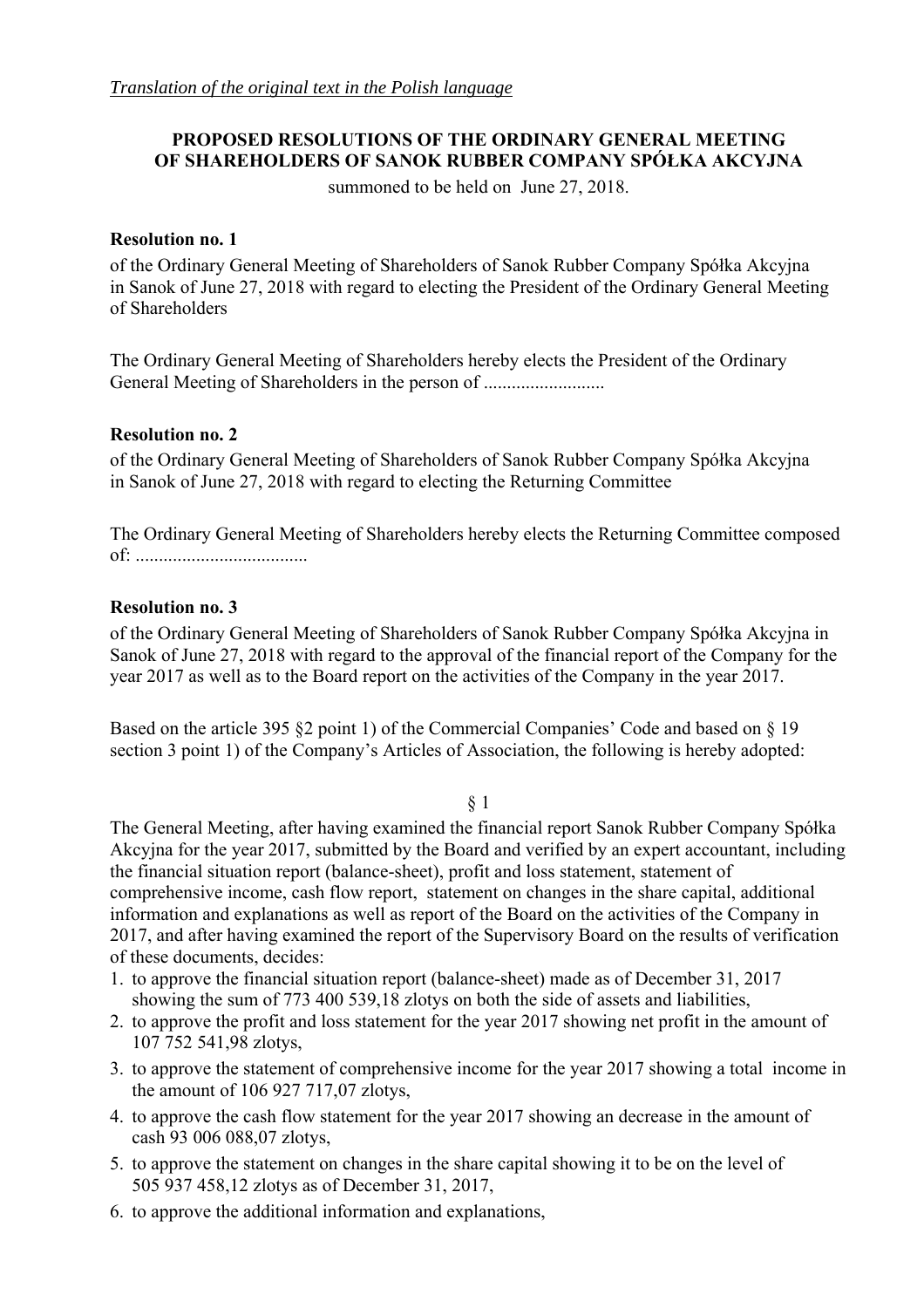7. to approve the report of the Board on the activities of the Sanok Rubber Company Spółka Akcyjna in the year 2017.

# § 2

The General Meeting obligates the Board of the Company to immediately submit the financial report for the year 2017 together with the report of the Board on the activities of the Company in the year 2017 and accompanied by the expert accountant opinion to the companies' register held at the National Court Register.

§ 3

The resolution shall come into effect on the date of its adoption.

## **Resolution no. 4**

of the Ordinary General Meeting of Shareholders of Sanok Rubber Company Spółka Akcyjna in Sanok of June 27, 2018 with regard to the approval of the consolidated financial report of the capital group Sanok Rubber Company for the year 2017 and of the report on the activities of the capital group in the year 2017.

Based on the article 63c section 4 of the Act of parliament dated September 29, 1994 with regard to the accountancy (Journal of Laws of 2016, Item 1047 as amended), the following is hereby adopted:

§ 1

The General Meeting, after having examined the consolidated financial report of the capital group Sanok Rubber Company, submitted by the Board and verified by an expert accountant, including the financial situation report (balance-sheet), profit and loss statement, consolidated statement of comprehensive income, cash flow report, statement on changes in the share capital, additional information and explanations as well as report of the Board of the dominant entity on the activities of the Capital Group in 2017, the group consisting of Sanok Rubber Company Spółka Akcyjna acting as the dominant entity and the following subsidiaries covered in the consolidated report:

- a) STOMIL SANOK DYSTRYBUCJA Limited Liability Company seated in Bogucin near Poznań,
- b) STOMET Limited Liability Company seated in Sanok,
- c) STOMIL Sanatorium & Tourism Limited Liability Company seated in Rymanów-Zdrój,
- d) Commercial and Service Enterprise STOMIL EAST Limited Liability Company seated in Sanok,
- e) Stomil Sanok WIATKA Joint Stock Company seated in Kirov (Russia),
- f) Stomil Sanok RUS Limited Liability Company seated in Moscow (Russia),
- g) Stomil Sanok BR Foreign Private Production Unitary Enterprise seated in Brest (Belarus),
- h) Stomil Sanok Ukraine Limited Liability Company seated in Równe (Ukraine),
- i) Sanok (Qingdao) Auto Parts Limited Liability Company seated in Jiaozhou (China),
- j) Rubber & Plastic Systems S.A.S seated in Villers-la-Montagne (France)
- k) Draftex Automotive GmbH seated in Grefrath (Germany)
- l) Qingdao Masters of Rubber and Plastic Co., Ltd seated in Jiaozhou (Chiny) decides:
- 1. to approve the consolidated financial situation report (balance-sheet) made as of December 31, 2017 showing the sum of 843 573 thousand zlotys on both the side of assets and liabilities,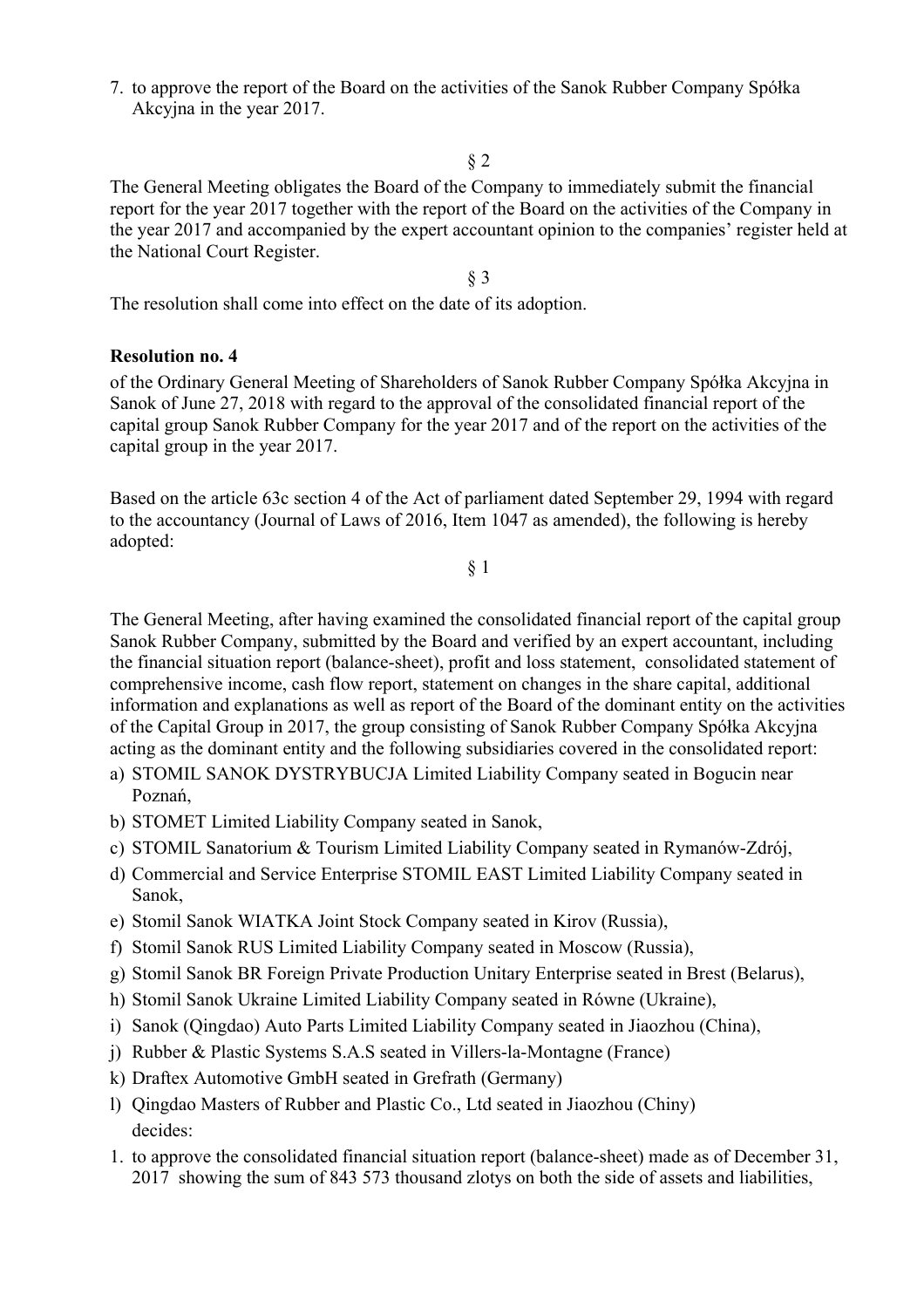- 2. approve the consolidated profit and loss statement for the year 2017 showing net profit in the amount of 81 049 thousand zlotys,
- 3. to approve the consolidated statement of comprehensive income for the year 2017 showing a total income in the amount of 78 023 thousand zlotys
- 4. to approve the consolidated statement of changes in the share capital showing it to be on the level of 473 796 thousand zlotys as of December 31, 2017,
- 5. to approve the consolidated cash flow report for the year 2017 showing an decrease in the amount of cash 98 741 thousand zlotys
- 6. to approve the additional information and explanations,
- 7. to approve the report of the Board on the activities of the Capital Group in the year 2017.

§ 2

The General Meeting obligates the Board of the Company to immediately submit the consolidated financial report for the year 2017 together with the report on the activities of the Capital Group in the year 2017 and accompanied by the expert accountant opinion to the companies' register held at the National Court Register.

§ 3

The resolution shall come into effect on the date of its adoption.

## **Resolution no. 5**

of the Ordinary General Meeting of Shareholders of Sanok Rubber Company Spółka Akcyjna in Sanok of June 27, 2018 with regard to the granting of the vote of acceptance to the President of the Board of the Company on performance of his duties in the year 2017.

Based on the article 395 §2 point 3) of the Commercial Companies' Code as well as §19 section 3 point 1) of the Company's Articles of Association, the following is hereby adopted:

§ 1

The General Meeting grants Mr Piotr Szamburski – the President of the Board of the Company – the vote of acceptance on performance of his duties in the year 2017.

§ 2

The resolution shall come into effect on the date of its adoption.

## **Resolution no. 6**

of the Ordinary General Meeting of Shareholders of Sanok Rubber Company Spółka Akcyjna in Sanok of June 27, 2018 with regard to the granting of the vote of acceptance to a Member of the Board of the Company on performance of his or her duties in the year 2017.

Based on the article 395 §2 point 3) of the Commercial Companies' Code as well as §19 section 3 point 1) of the Company's Articles of Association, the following is hereby adopted:

§ 1

The General Meeting grants Mr. Rafał Grzybowski – the Member of the Board of the Company – the vote of acceptance on performance of her duties in the year 2017.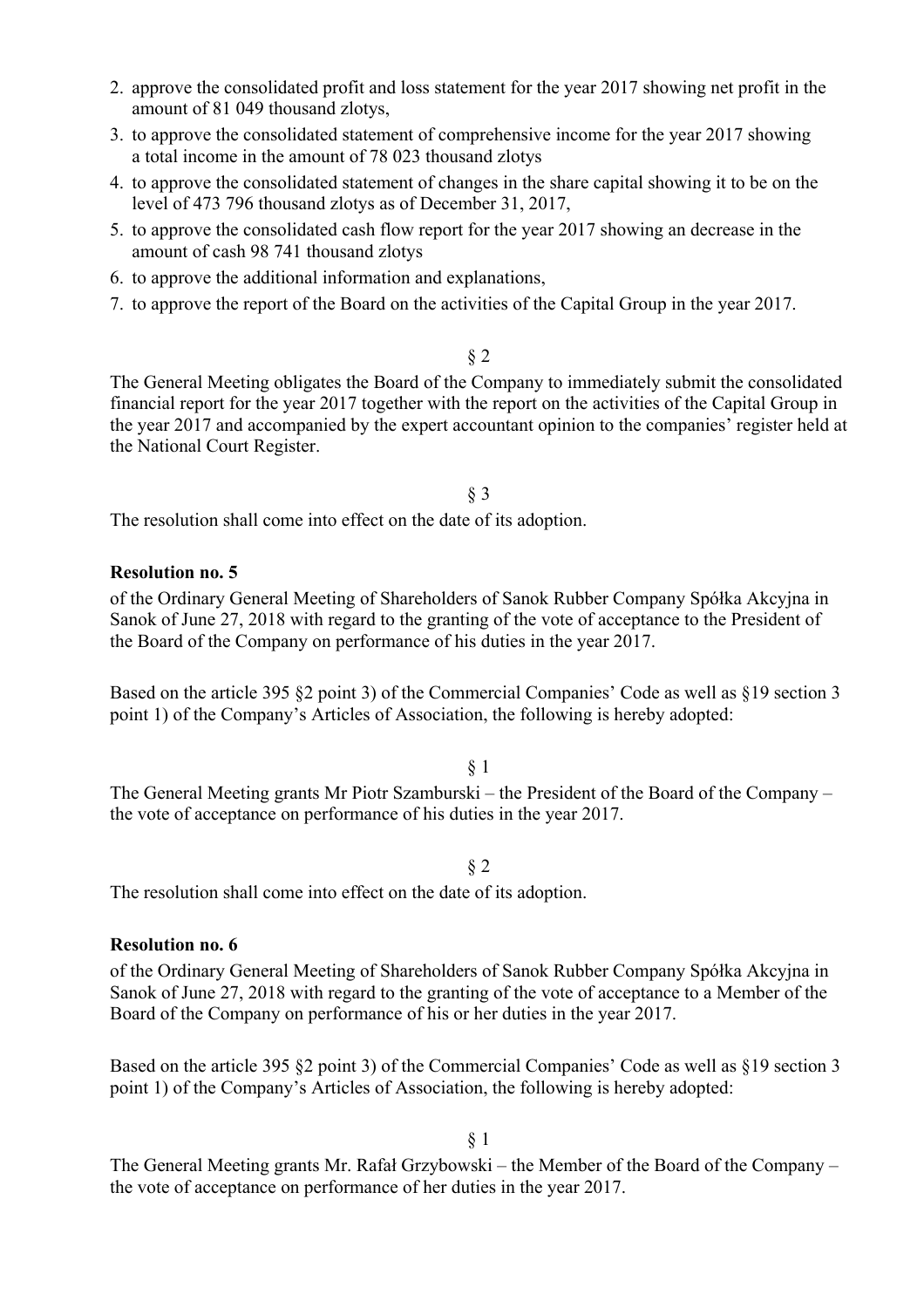The resolution shall come into effect on the date of its adoption.

**Resolution no. 7** 

of the Ordinary General Meeting of Shareholders of Sanok Rubber Company Spółka Akcyjna in Sanok of June 27, 2018 with regard to the granting of the vote of acceptance to a Member of the Board of the Company on performance of his or her duties in the year 2017.

Based on the article 395 §2 point 3) of the Commercial Companies' Code as well as §19 section 3 point 1) of the Company's Articles of Association, the following is hereby adopted:

§ 1 The General Meeting grants Mr. Marcin Saramak – the Member of the Board of the Company – the vote of acceptance on performance of her duties in the year 2017.

§ 2

The resolution shall come into effect on the date of its adoption.

## **Resolution no. 8**

of the Ordinary General Meeting of Shareholders of Sanok Rubber Company Spółka Akcyjna in Sanok of June 27, 2018 with regard to the granting of the vote of acceptance to a Member of the Board of the Company on performance of his or her duties in the year 2017.

Based on the article 395 §2 point 3) of the Commercial Companies' Code as well as §19 section 3 point 1) of the Company's Articles of Association, the following is hereby adopted:

§ 1 The General Meeting grants Mr. Piotr Dołęga – the Member of the Board of the Company – the vote of acceptance on performance of his duties in the year 2017.

§ 2

The resolution shall come into effect on the date of its adoption.

## **Resolution no. 9**

of the Ordinary General Meeting of Shareholders of Sanok Rubber Company Spółka Akcyjna in Sanok of June 27, 2018 with regard to the granting of the vote of acceptance to a Member of the Board of the Company on performance of his or her duties in the year 2017.

Based on the article 395 §2 point 3) of the Commercial Companies' Code as well as §19 section 3 point 1) of the Company's Articles of Association, the following is hereby adopted:

§ 1

The General Meeting grants Mr Marek Łęcki – the President of the Board of the Company till 17 October 2017 – the vote of acceptance on performance of his duties in the year 2017.

§ 2

The resolution shall come into effect on the date of its adoption.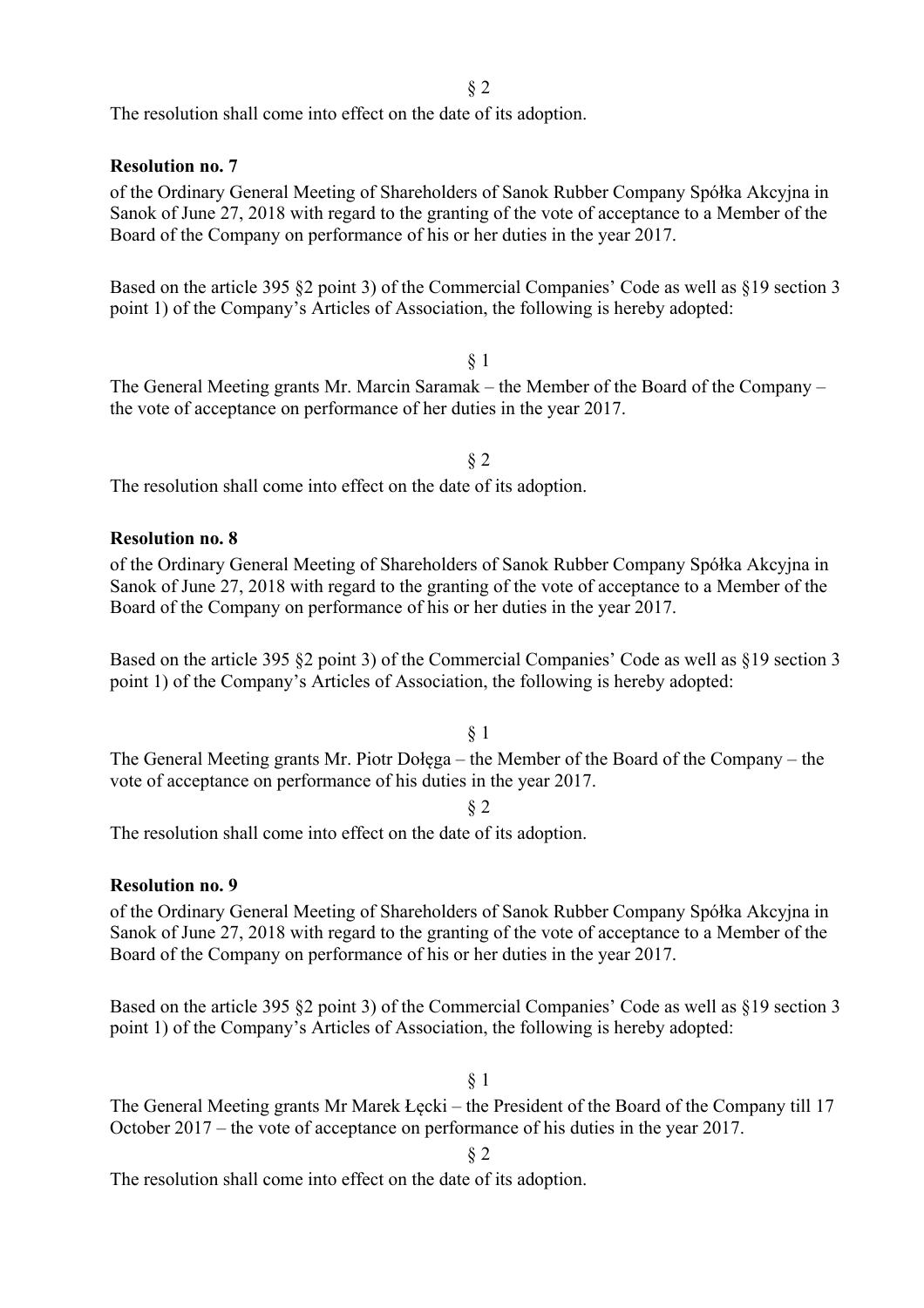### **Resolution no. 10**

of the Ordinary General Meeting of Shareholders of Sanok Rubber Company Spółka Akcyjna in Sanok of June 27, 2018 with regard to the granting of the vote of acceptance to the President of the Supervisory Board of the Company on performance of his duties in the year 2017.

Based on the article 395 §2 point 3) of the Commercial Companies' Code as well as §19 section 3 point 1) of the Company's Articles of Association, the following is hereby adopted:

§ 1 The General Meeting grants Mr. Jerzy Gabrielczyk – the President of the Supervisory Board – the vote of acceptance on performance of his duties in the year 2017.

#### § 2

The resolution shall come into effect on the date of its adoption.

## **Resolution no. 11**

of the Ordinary General Meeting of Shareholders of Sanok Rubber Company Spółka Akcyjna in Sanok, dated June 27, 2018 with regard to the granting of the vote of acceptance to the Vice President of the Supervisory Board of the Company on performance of his duties in the year 2017.

Based on the article 395 §2 point 3) of the Commercial Companies' Code as well as §19 section 3 point 1) of the Company's Articles of Association, the following is hereby adopted:

# § 1

The General Meeting grants Mr. Grzegorz Stulgis – the Vice President of the Supervisory Board of the Company – the vote of acceptance on performance of his duties in the year 2017.

#### § 2

The resolution shall come into effect on the date of its adoption.

## **Resolution no. 12**

of the Ordinary General Meeting of Shareholders of Sanok Rubber Company Spółka Akcyjna in Sanok, dated June 27, 2018 with regard to the granting of the vote of acceptance to a Member of the Supervisory Board of the Company on performance of his or her duties in the year 2017.

Based on the article 395 §2 point 3) of the Commercial Companies' Code as well as §19 section 3 point 1) of the Company's Articles of Association, the following is hereby adopted:

§ 1

The General Meeting grants Mrs. Marta Rudnicka – the Member of the Supervisory Board of the Company – the vote of acceptance on performance of his duties in the year 2017.

§ 2

The resolution shall come into effect on the date of its adoption.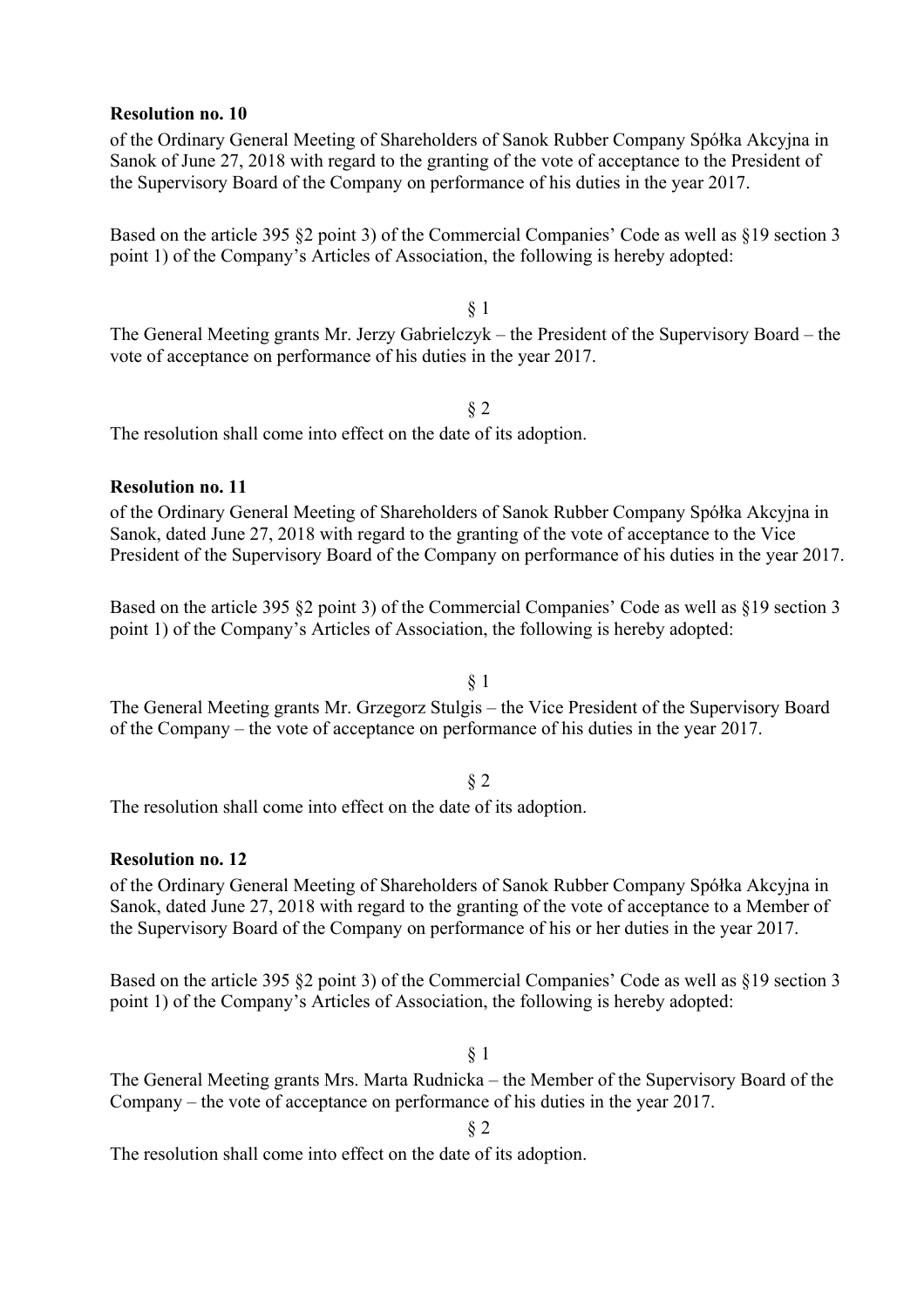## **Resolution no. 13**

of the Ordinary General Meeting of Shareholders of Sanok Rubber Company Spółka Akcyjna in Sanok, dated June 27, 2018 with regard to the granting of the vote of acceptance to a Member of the Supervisory Board of the Company on performance of his or her duties in the year 2017.

Based on the article 395 §2 point 3) of the Commercial Companies' Code as well as §19 section 3 point 1) of the Company's Articles of Association, the following is hereby adopted:

§ 1 The General Meeting grants Mr. Jan Woźniak – the Member of the Supervisory Board of the Company – the vote of acceptance on performance of his duties in the year 2017.

§ 2

The resolution shall come into effect on the date of its adoption.

## **Resolution no. 14**

of the Ordinary General Meeting of Shareholders of Sanok Rubber Company Spółka Akcyjna in Sanok, dated June 27, 2018 with regard to the granting of the vote of acceptance to a Member of the Supervisory Board of the Company on performance of his or her duties in the year 2017.

Based on the article 395 §2 point 3) of the Commercial Companies' Code as well as §19 section 3 point 1) of the Company's Articles of Association, the following is hereby adopted:

## § 1

The General Meeting grants Mr. Karol Żbikowski – the Member of the Supervisory Board of the Company – the vote of acceptance on performance of his duties in the year 2017.

§ 2

The resolution shall come into effect on the date of its adoption.

## **Resolution no. 15**

of the Ordinary General Meeting of Shareholders of Sanok Rubber Company Spółka Akcyjna in Sanok, dated June 27, 2018 with regard to the split of the clear profit shown in the financial report Sanok Rubber Company Spółka Akcyjna for the year 2017

Based on the article 395 §2 point 2) of the Commercial Companies' Code as well as §19 section 3 point 2) of the Company's Articles of Association, the following is hereby adopted:

## § 1

The General Meeting, after having examined the motion of the Board with regard to the split of the clear profit shown in the financial report of Sanok Rubber Company Spółka Akcyjna for the year 2016 and after having examined the report of the Supervisory Board on the results of verification of this motion, decides to split the clear profit for the year 2017 in the amount 107 752 541,98 zlotys in the following way:

- 1. the amount of 80 645 766,00 zlotys is to be assigned for distribution among shareholders in the form of dividend, however:
	- a) the amount of dividend per single share: 3,00 zlotys,
	- b) the date of dividend: July 6, 2018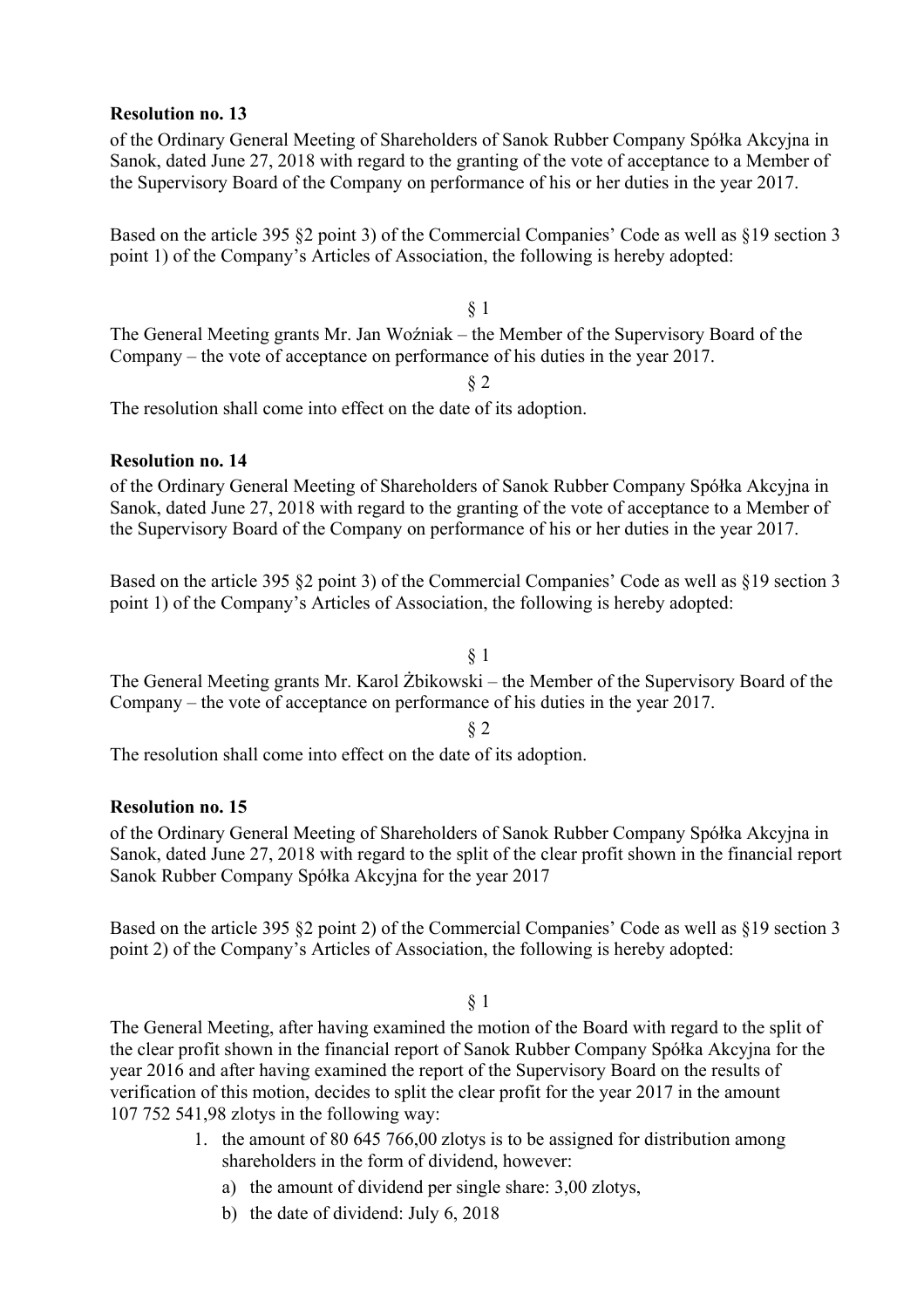- c) the date of payment of dividend: July 26, 2018
- 2. the amount of 557 443,83 zlotys is to be assigned to the Company Social Benefits Fund
- 3. the amount of 26 549 332,15 zlotys is to be assigned for supplementary capital of the Company.

§ 2

The General Meeting obligates the Board of the Company to immediately submit a copy of this resolution to the companies' register held at the National Court Register.

§ 3

The resolution shall come into effect on the date of its adoption.

# **Resolution no. 16**

of the Ordinary General Meeting of Shareholders of Sanok Rubber Company Spółka Akcyjna in Sanok, dated June 27, 2018 with regard to appointment of the President of the Supervisory Board

Based on §20 section 2 and section 5 of the Company's Articles of Association, the following is hereby adopted:

§1

As of 27 June 2018 the Ordinary General Meeting appoints …………………… as President of the Supervisory Board.

§2

Appointment of Members of Supervisory Board takes place for a period of common three-year tenure.

§3

The resolution shall come into effect on the date of its adoption.

# **Resolution no. 17**

of the Ordinary General Meeting of Shareholders of Sanok Rubber Company Spółka Akcyjna in Sanok, dated June 27, 2018 with regard to appointment of the Vice President of the Supervisory Board

Based on §20 section 2 and section 5 of the Company's Articles of Association, the following is hereby adopted:

§1

As of 27 June 2018 the Ordinary General Meeting appoints …………………… as Vice President of the Supervisory Board.

§2

Appointment of Members of Supervisory Board takes place for a period of common three-year tenure.

§3

The resolution shall come into effect on the date of its adoption.

# **Resolution no. 18**

of the Ordinary General Meeting of Shareholders of Sanok Rubber Company Spółka Akcyjna in Sanok, dated June 27, 2018 with regard to appointment of the Member of the Supervisory Board

Based on §20 section 2 and section 5 of the Company's Articles of Association, the following is hereby adopted: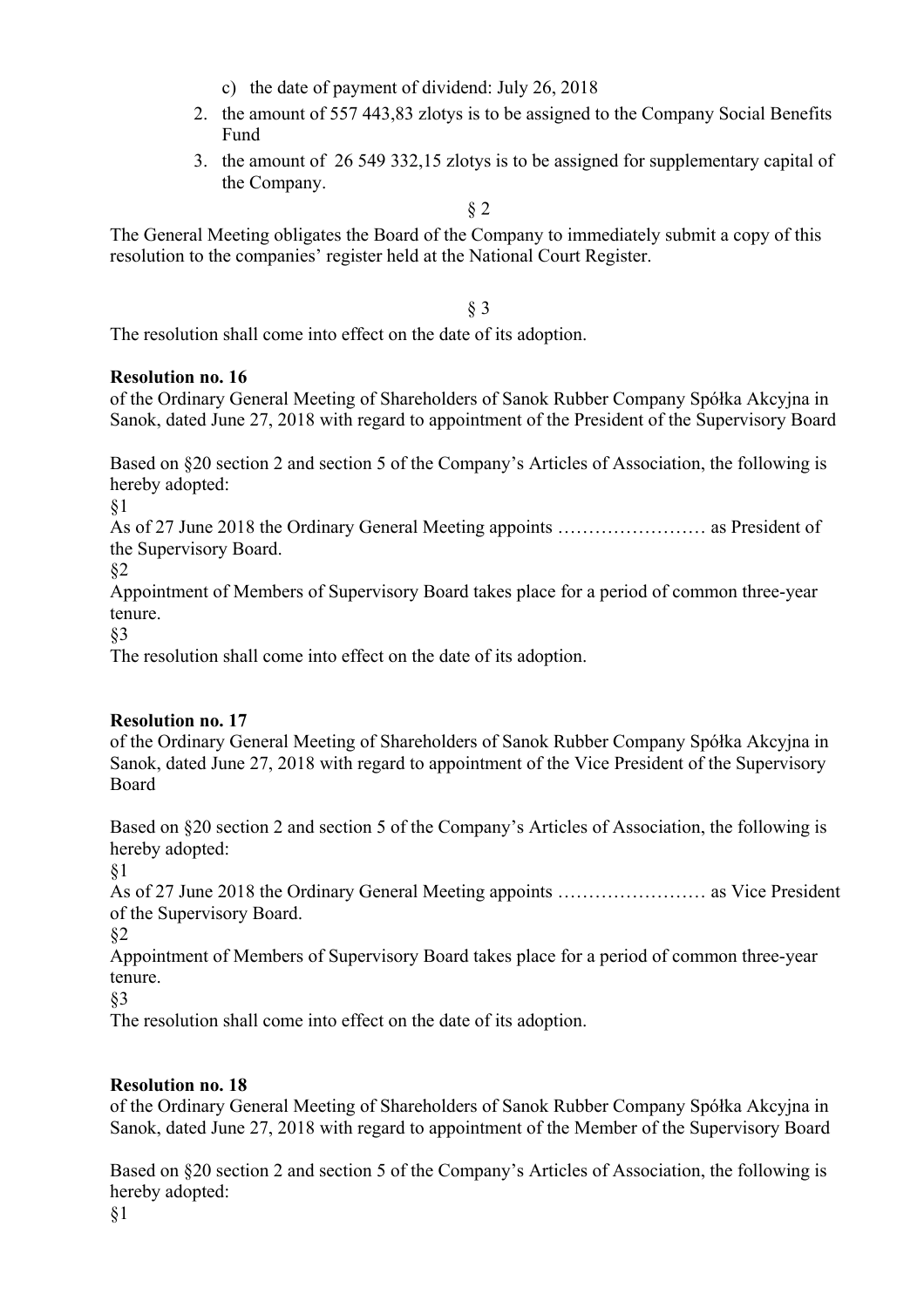As of 27 June 2018 the Ordinary General Meeting appoints …………………… as Member of the Supervisory Board.

§2

Appointment of Members of Supervisory Board takes place for a period of common three-year tenure.

§3

The resolution shall come into effect on the date of its adoption.

# **Resolution no. 19**

of the Ordinary General Meeting of Shareholders of Sanok Rubber Company Spółka Akcyjna in Sanok, dated June 27, 2018 with regard to appointment of the Member of the Supervisory Board

Based on §20 section 2 and section 5 of the Company's Articles of Association, the following is hereby adopted:

§1

As of 27 June 2018 the Ordinary General Meeting appoints …………………… as Member of the Supervisory Board.

§2

Appointment of Members of Supervisory Board takes place for a period of common three-year tenure.

§3

The resolution shall come into effect on the date of its adoption.

# **Resolution no. 20**

of the Ordinary General Meeting of Shareholders of Sanok Rubber Company Spółka Akcyjna in Sanok, dated June 27, 2018 with regard to appointment of the Member of the Supervisory Board

Based on §20 section 2 and section 5 of the Company's Articles of Association, the following is hereby adopted:

§1

As of 27 June 2018 the Ordinary General Meeting appoints …………………… as Member of the Supervisory Board.

§2

Appointment of Members of Supervisory Board takes place for a period of common three-year tenure.

§3

The resolution shall come into effect on the date of its adoption.

Statement of reasons for draft Resolutions No. 16–20:

Adoption of resolutions concerning the appointment of the members of the Company's Supervisory Board is justified by the fact that, on the day of holding the General Shareholders Meeting approving the financial statements for 2017, which is the last full financial year in which the existing members of the Supervisory Board, as appointed by the General Shareholders Meeting on 26 June 2015 for a joint three-year term of office, performed their functions, the mandates of the existing members of the Supervisory Board expire.

# **Resolution no. 21**

of the Ordinary General Meeting of Shareholders Sanok Rubber Company Spółka Akcyjna in Sanok, dated June 27, 2018 with regard on setting the remuneration of Members of the Supervisory Board of the Company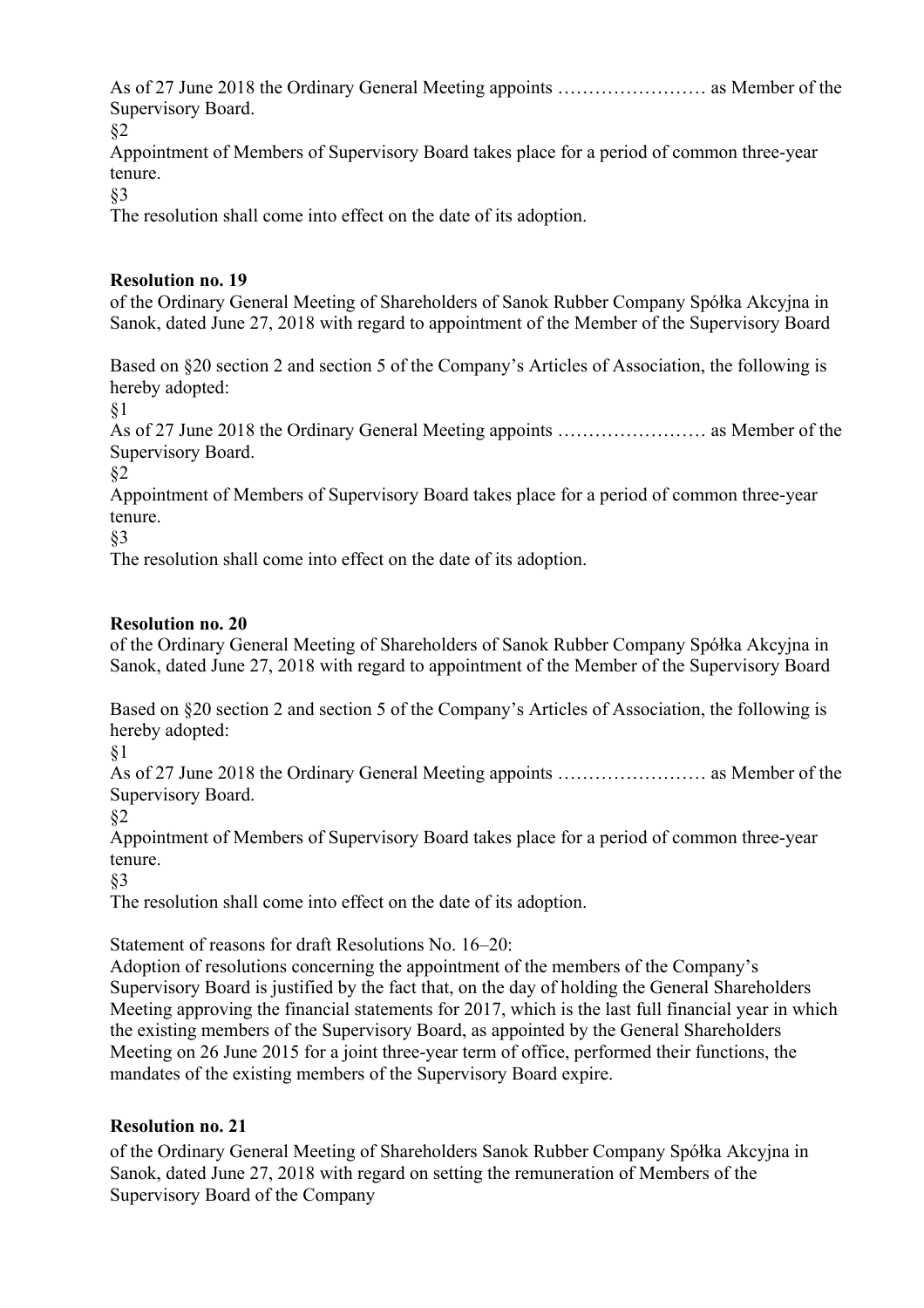Based on § 19 section 3 point 11) of the Company's Articles of Association and based on §1 of the Resolution of the Ordinary General Meeting No.17 from 20 May 2005 with regard on principles and procedures of setting the remuneration of Members of the Supervisory Board of the Company, the following is hereby adopted:

§1

1. The remuneration of Members of the Supervisory Board is settling of the following amount:

a) President of the Supervisory Board – monthly 10 000,00 remuneration of zlotys;

b) Vice President of the Supervisory Board of the Company - monthly 8 000,00 remuneration of zlotys;

c) Member of the Supervisory Board - monthly 7 000,00 remuneration of zlotys;

2. The Member of the Supervisory Board who is a member of the Audit Committee receives an additional remuneration of 2 000,00 monthly.

3. The remuneration is entitled irrespective of the frequency of convening sittings of the supervisory board.

4. The remuneration is paid every month from the hole in the payday of the remuneration in the Company.

§2

The General Meeting repeals the Resolution of the Ordinary General Meeting No. 22 from 26 June 2015 with regard to changing the amount of remuneration paid to Members of the Supervisory Board.

§3

The resolution shall come into effect on the date of its adoption.

Statement of reasons for draft Resolution No. 21:

In accordance with the provisions of Resolution No. 17 of the Ordinary General Shareholders Meeting of Sanockie Zakłady Przemysłu Gumowego STOMIL SANOK Spółka Akcyjna of Sanok of 20 May 2005 regarding the principles and procedures for determining the remunerations of the members of the Supervisory Board, the remuneration of the members of the Supervisory Board is specified by the General Shareholders Meeting that appoints the Supervisory Board for a new term of office, and, when convening the General Meeting that is to appoint the Supervisory Board for a new term of office, the Management Board includes in the agenda of the Meeting an item concerning the specification of the remuneration of the members of the Management Board. The remunerations of the members of the Supervisory Board specified in the draft resolution consider the principles specified in Resolution No. 17 of the General Meeting of 20 May 2015, as referred to above.

# **Resolution no. 22**

of the Ordinary General Meeting of Shareholders of Sanok Rubber Company Spółka Akcyjna in Sanok, dated June 27, 2018 with regard amendments to the Company's Articles of Association and authorization the Supervisory Board to define a uniform text of the Articles of Association.

Under Art. 430 §§ 1 and 5 of the Polish Commercial Companies Code, it is adopted as follows: §1

In the Company's Articles of Association is amended as follows:

1 / in §18 sec. 3 receives the following new content: